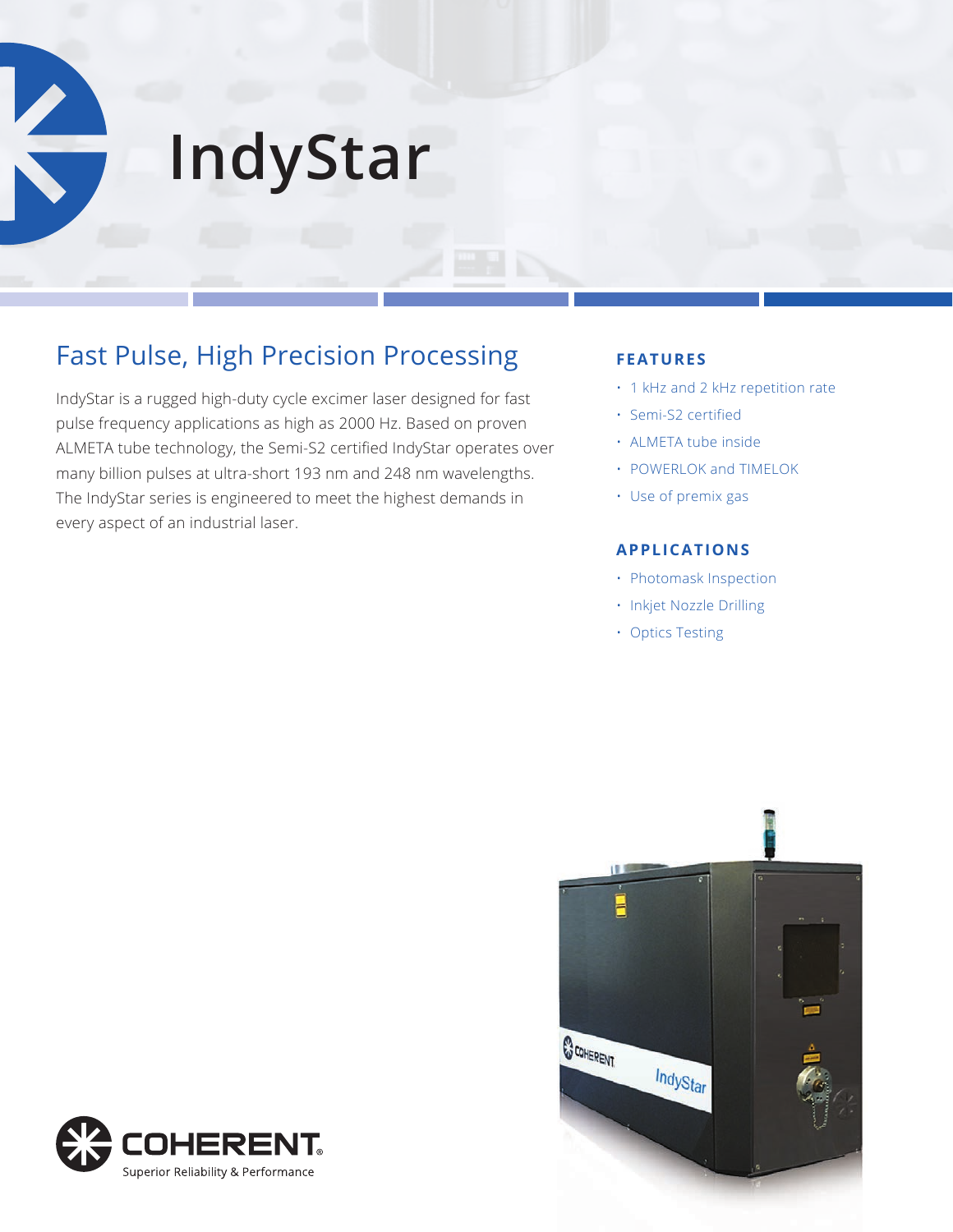| <b>SPECIFICATIONS</b>                    | <b>IndyStar</b><br>193 - 1 kHz                 | <b>IndyStar</b><br>193 - 2 kHz | <b>IndyStar</b><br>248 - 1 kHz | <b>IndyStar</b><br>248 - 2 kHz |
|------------------------------------------|------------------------------------------------|--------------------------------|--------------------------------|--------------------------------|
| Wavelength (nm)                          | 193                                            | 193                            | 248                            | 248                            |
| Recommended Stabilized Pulse Energy (mJ) | 8                                              | $\overline{4}$                 | 12                             | 6                              |
| Recommended Stabilized Pulse Power (W)   | 8                                              | 8                              | 12                             | 12                             |
| Energy Stability (sigma, %)              | <                                              | $\langle$                      | $\langle$                      | <                              |
| Max. Repetition Rate (Hz)                | 1000                                           | 2000                           | 1000                           | 2000                           |
| Beam Dimension (FWHM, mm, V x H)         | $6.0 \times 2.7$                               | $5.7 \times 2.3$               | $5.8 \times 2.8$               | $5.8 \times 2.7$               |
| Beam Divergence (FWHM, mm, V x H)        | $3.5 \times 1.5$                               | $<$ 3.5 x 1.5                  | $3.0 \times 2.3$               | $<$ 3.5 $\times$ 1.5           |
| Pulse Duration (FWHM, ns)                | 5±2                                            | 4±1                            | 6±2                            | 4±1                            |
| Cooling                                  | Air/Water                                      | Water                          | Air/Water                      | Water                          |
| Weight                                   | 135                                            |                                |                                |                                |
| Laser Dimensions                         | 974 x 381 x 838 mm (48.23 x 7.8 x 8.96 in.)    |                                |                                |                                |
| Electrical                               | 230 V, 50/60 Hz, 2000 VA, single or two phases |                                |                                |                                |

# **IndyStar Series Energy Performance**